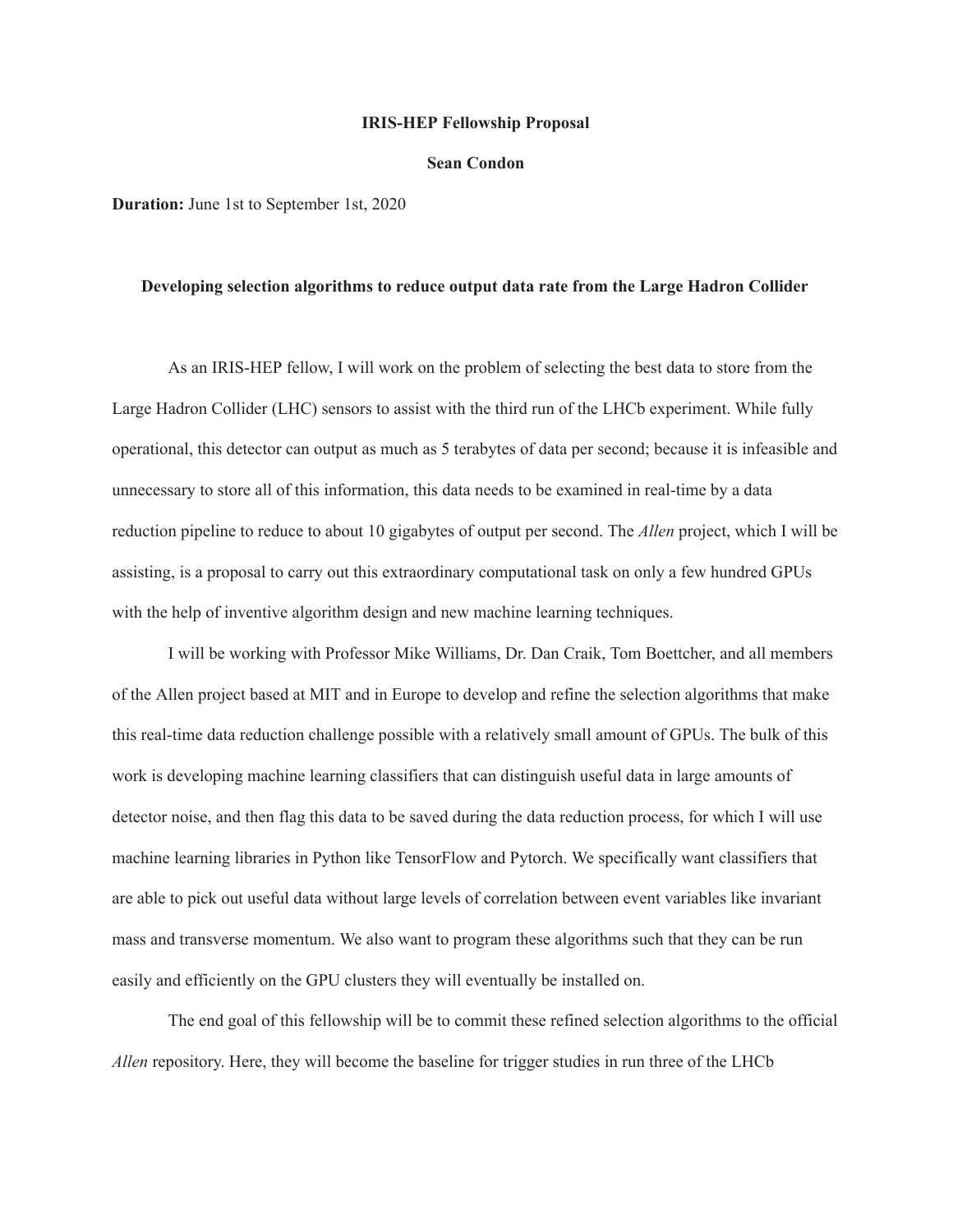experiment at CERN. The entirety of this work will be done remotely due to the ongoing COVID-19 pandemic, and I will be working on it full-time for the months of June, July, and August. Below is an expected timeline for this project.

# **End of June**

\* In Run 2, in HLT1 LHCb used both one-track and two-track inclusive heavy-flavor selections, and both relied on ML classifiers. Our primary goal by the end of June is to train new classifiers for these algorithms that are tuned for the Run 3 data-taking conditions, which will be 5x higher pile up and all new tracking systems.

\* Prepare data samples for both signal and background that can be used for training classifiers used in Run 3 selections. The Monte Carlo itself has been produced. This step requires us to build the objects that will be fed to the classifiers in the trigger, and write them out into a data format we can use in the training / testing.

\* Train the classifiers and study their performance. Choose classifiers for the one-track and two-track selections to be used as the baseline in LHCb HLT studies, in coordination with the responsible LHCb working group.

# **End of July**

\* Develop software required to run the June algorithms within the LHCb fully GPU-based HLT1 application.

\* Deploy this software in the official GPU-based HLT1 software stack. (This is our primary goal for achieving by the end of July.)

\* In Run 2, LHCb used two-track, three-track, and four-track inclusive b-physics selections in HLT2 (the second HLT stage). The GPU-based HLT1 is so fast that it can find tracks as soft as were used in HLT2 in Run 2 (even though the input data rate is much higher). We want to study running these b-physics selections in HLT1 for Run 3, which would permit reducing the output bandwidth. (The inputs to these algorithms will be the outputs from the June selections with additional tracks added.)

\* Prepare the MC samples for training and testing the classifiers for these b-physics selections.